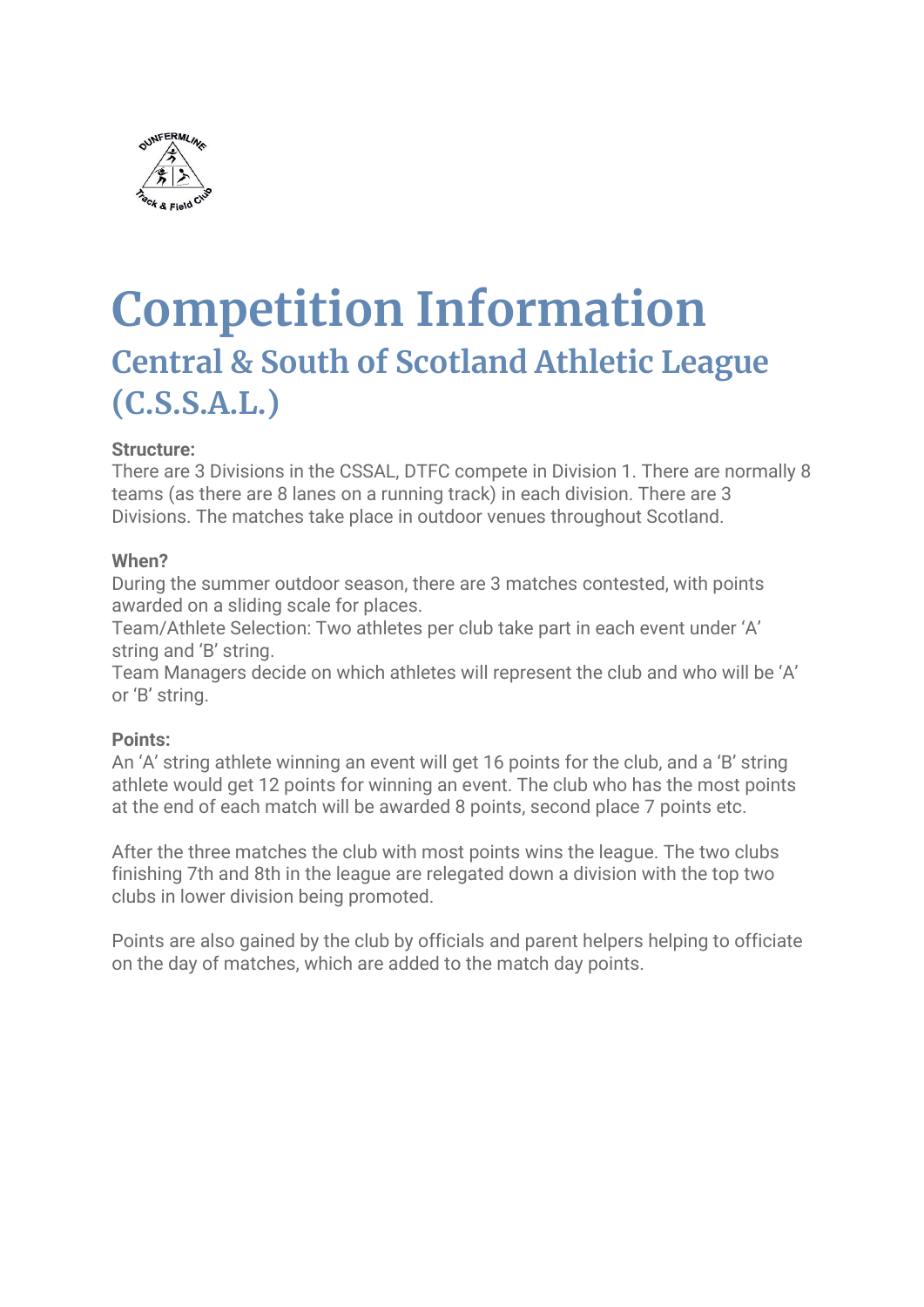## **Scottish Athletics Indoor League (S.A.I.L.)**

#### **Structure:**

There are normally 3 matches and a final. The club is divided into age and gender. For example Under 15 Girls are a separate team from Under 17 Men. The Under 15 Girls can qualify for the final without any other age group or gender. The league is divided into Morning Session and an Afternoon Session.

#### **When?**

We compete in the Indoor league at the Emirates in Glasgow during the winter months.

#### **Team/Athlete Selection:**

An invitation fixture is sent out on Team App and the selection process is based on power of 10 rankings and times/distances. The team selection is made by the Team Manager.

There are 2 athletes per event – and 'A' and 'B' string athlete.

**Points:** The points system is the opposite from the CSSAL. Points are deducted from the team – if there is no athlete for the club in an event, 16 points are deducted. If the club athlete wins, zero points are deducted, second place would have one point deducted etc. The team with the least points deducted, will be awarded maximum match points for that day's match. The top 3 teams per age group and gender in the morning session and the top 3 teams in the afternoon then compete in a final. This is 6 teams in total as there are 6 lanes at the Emirates Arena.

During that final match all clubs may enter up to 2 relays teams per age group an gender to contest the SAIL relays (4 x 200m).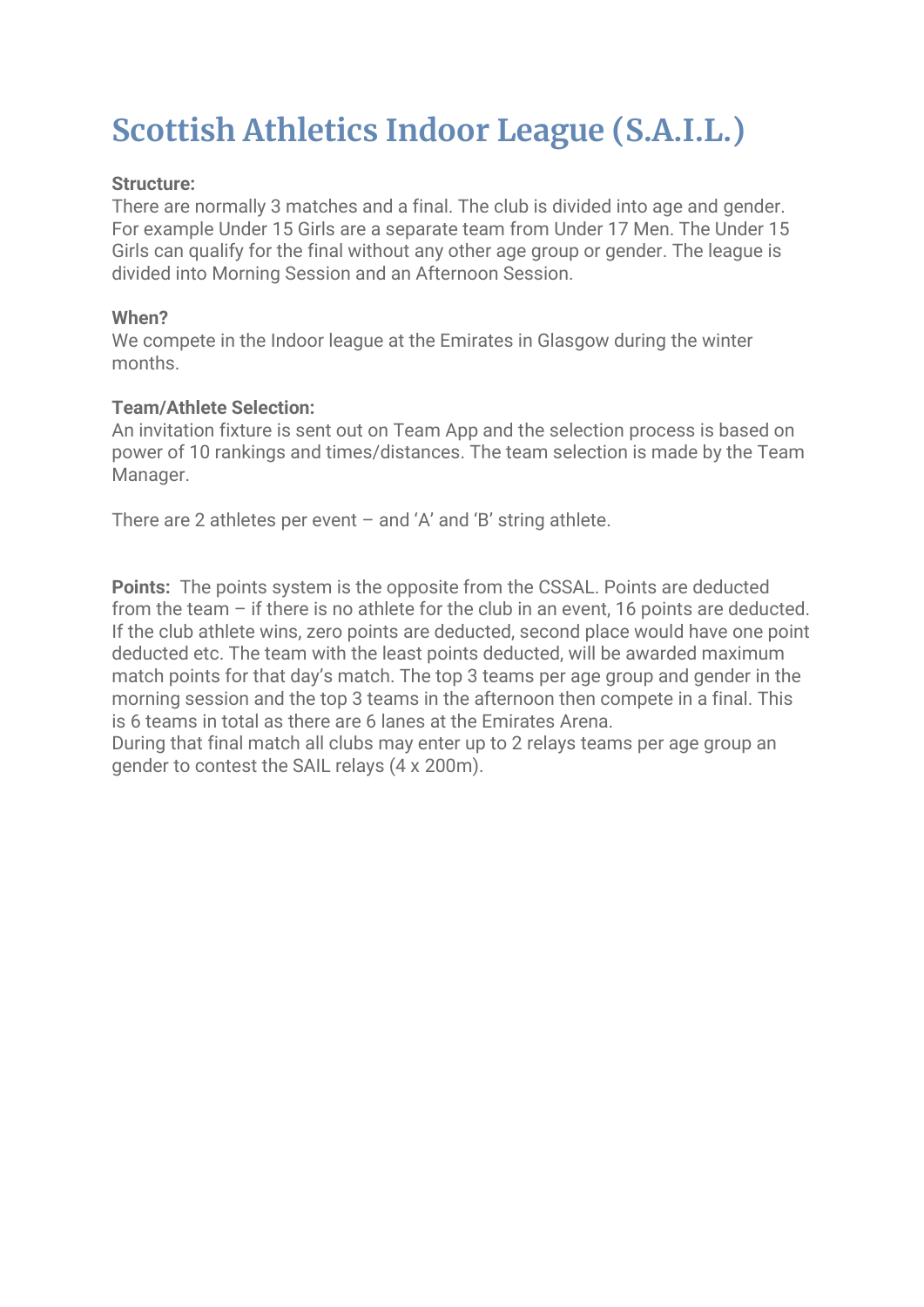## **Youth Development League (Y.D.L.)**

#### **Structure:**

DTFC compete in the 2<sup>nd</sup> Division of the Scottish Lower YDL with the age groups Under 13s, Under 15s.

There are 3 matches and a final. The YDL has 3 divisions (regional), the top 2 clubs in each league contest the final.

These are the only 3 age groups in the league - with both male and female athletes competing.

#### **When?**

The YDL matches take place outdoors in the summer months. The venues are normally at outdoor facilities in the west of Scotland.

#### **Team/Athlete Selection:**

An invitation fixture is sent out on Team App and the selection process is based on power of 10 rankings and times/distances. The team selection is made by the Team Manager.

Like CSSAL, there are 2 athletes per event – and 'A' and 'B' string athlete.

#### **Points:**

An 'A' string athlete winning an event will get 16 points for the club, and a 'B' string athlete would get 12 points for winning an event. The club who has the most points at the end of each match will be awarded 8 points, second place 7 points etc. After the three matches the top 2 club with most points compete in a final.

### **Cross Country**

Cross country events run from October to March. DTFC compete in the Cross country East District League. A fixture will be issued on Team App inviting a response. There is no restriction on the number of athletes that may compete for the club. Each athlete is awarded points based on where they are positioned and applied to the league.

There are a number of open graded cross country events throughout the winter which are self entry for all athletes.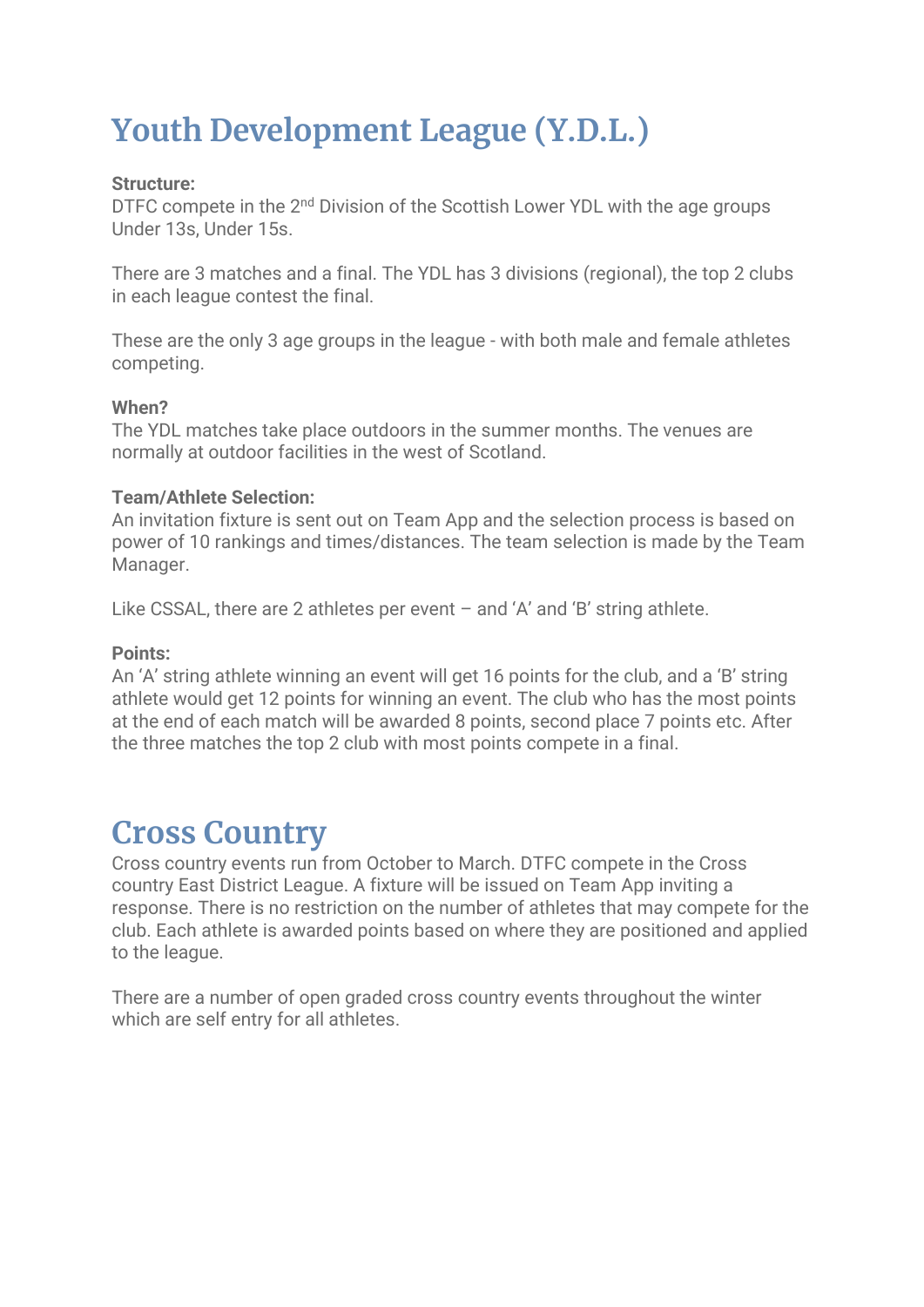### **Open Graded Events**

Open Graded meeting are held throughout the year – outdoors during summer months and indoors during the winter months.

These are organised by Scottish Athletics (The National Open at the Emirates) and through various Athletics Clubs throughout Scotland. They are held at various venues and can be during the week or at weekends. These competitions are self entry and athletes should wear the DTFC vest.

### **District Competitions**

The District competitions are held during the summer months and regionalised. The DTFC catchment area is the East District Championships. These Championships are generally held on a Friday evening and the following Saturday. Athletes must wear their club vest.

Medals are awarded

### **National Competitions**

These are National and athletes from all over Scotland and athletes from other countries may compete. These Championships are held twice a year – indoor championships and outdoor championships. Athletes may enter on their own or on their coach's advice.

Entry for these is by the Scottish Athletics portal.

Medals are awarded

## **Relays**

There are many relay competitions during both summer and winter seasons. During the summer there are relays during some of the CSSAL matches.

There are also National relay competitions for each age group and gender – these are held both indoor and outdoor.

There is also a SAIL relays competition which is held on the finals day of the SAIL League.

Selection for the relay teams is made by the Team Manager.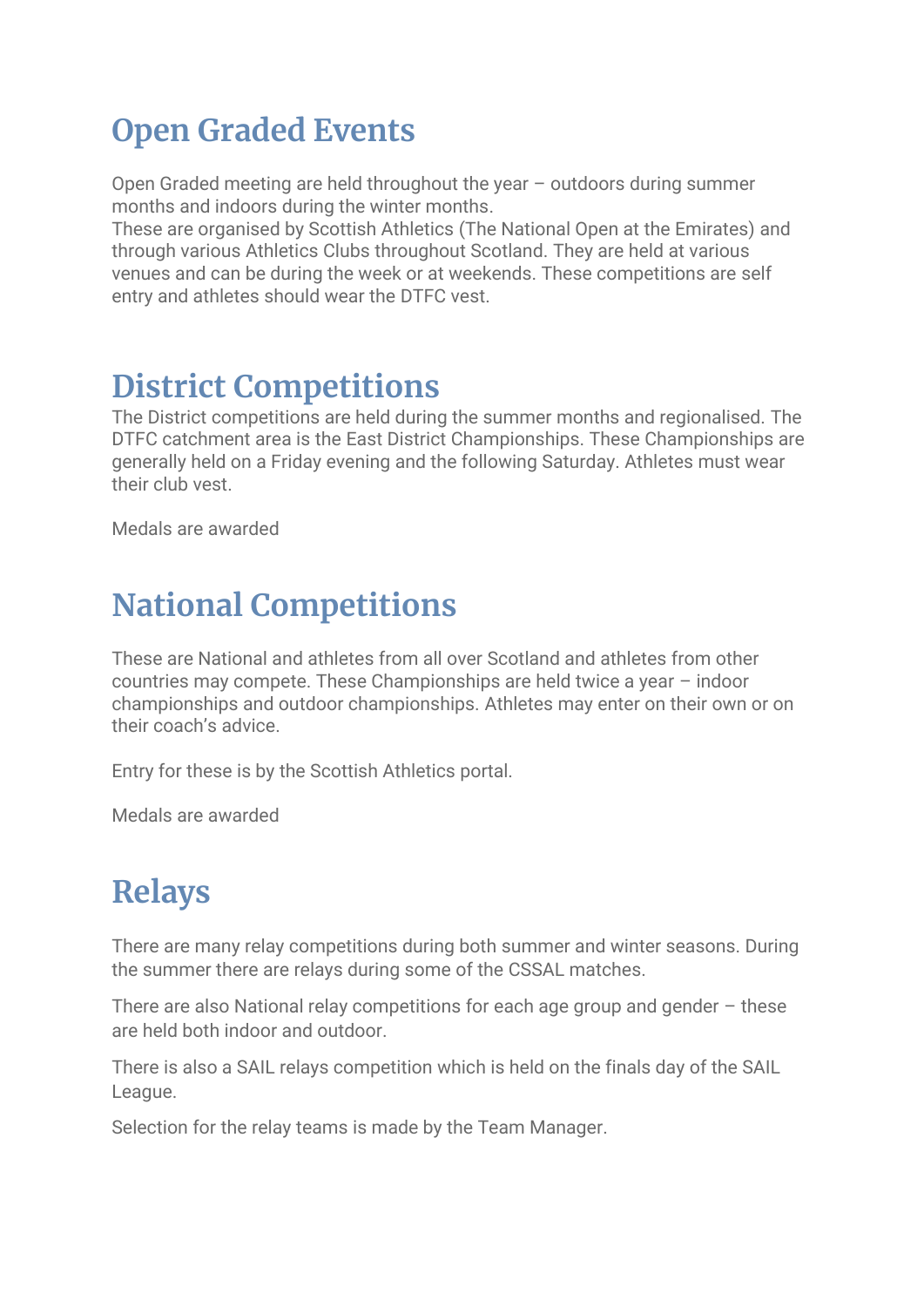## **DTFC Club Championship**

The Dunfermline Track and Field Club Championship runs throughout the athletics year from the Indoor season which usually starts in October to the end of the outdoor season in September the following year.

Points are gained from appearances in events , positions in the athletes disciplines in league matches and personal and seasonal bests



### **DTFC CLUB CHAMPIONSHIP SCORING STRUCTURE**

| <b>Cross Country League or</b><br>Championship |                          |  |  |
|------------------------------------------------|--------------------------|--|--|
| 20pts for competing plus                       |                          |  |  |
| 1st                                            | 20                       |  |  |
| 2nd                                            | 15                       |  |  |
| 3rd                                            | 12                       |  |  |
| 4th                                            | 8                        |  |  |
| 5th                                            | 6                        |  |  |
| 6th                                            | 4                        |  |  |
| 7th                                            | $\overline{\mathcal{L}}$ |  |  |
| 8th                                            | 1                        |  |  |

|                         | Cross Country League or<br>Championship | Leagues YDL, FVL, CSSAL, SAIL |               |                 |                 |
|-------------------------|-----------------------------------------|-------------------------------|---------------|-----------------|-----------------|
|                         |                                         |                               | A             |                 |                 |
| Opts for competing plus |                                         |                               | <b>String</b> | Place           | <b>B</b> String |
| 1st                     | 20                                      |                               | 35            | 1st             | 25              |
| 2nd                     | 15                                      |                               | 30            | 2 <sub>nd</sub> | 20              |
| 3rd                     | 12                                      |                               | 25            | 3rd             | 15              |
| 4th                     | 8                                       |                               | 20            | 4th             | 12              |
| 5th                     | 6                                       |                               | 15            | 5th             | 8               |
| 6th                     | 4                                       |                               | 10            | 6th             | 4               |
| 7th                     | $\mathcal{P}$                           |                               | 6             | 7th             | 2               |
| 8th                     |                                         |                               | 4             | 8th             |                 |

| <b>National Championships</b> |                 |          | <b>Personal Best pts</b>            |                                     |    |
|-------------------------------|-----------------|----------|-------------------------------------|-------------------------------------|----|
| (including Combined Events)   |                 |          |                                     | $<$ = $U17$                         | 10 |
| 25pts for competing plus      |                 |          |                                     | $U20 +$                             | 25 |
| $<$ U20                       | Place           | Senior + |                                     | Seasons best pts                    |    |
| 30                            | 1st             | 50       |                                     | $<$ = U17                           | 5  |
| 25                            | 2 <sub>nd</sub> | 40       |                                     | $U20 +$                             | 15 |
|                               |                 |          |                                     | Open Graded T & F and               |    |
| 20                            | 3rd             | 30       |                                     | Country/schools                     |    |
| 16                            | 4th             | 25       |                                     | 10pts for entering<br>+ any PBs/SBs |    |
| 12                            | 5th             | 20       |                                     |                                     |    |
| 8                             | 6th             | 15       |                                     | <b>National Indoor Open</b>         |    |
| 6                             | 7th             | 10       | 15pts for entering<br>+ any PBs/SBs |                                     |    |
| 4                             | 8th             | 5        |                                     |                                     |    |
|                               |                 |          |                                     |                                     |    |

| <b>Personal Best pts</b>    |    |  |  |
|-----------------------------|----|--|--|
| $\le$ = U17                 | 10 |  |  |
| U20 +                       | 25 |  |  |
| Seasons best pts            |    |  |  |
| $\le$ = U17                 | 5  |  |  |
| U20 +                       | 15 |  |  |
| Open Graded T & F and X     |    |  |  |
| Country/schools             |    |  |  |
| 10pts for entering          |    |  |  |
| + any PBs/SBs               |    |  |  |
| <b>National Indoor Open</b> |    |  |  |
| 15pts for entering          |    |  |  |
| + any PBs/SBs               |    |  |  |